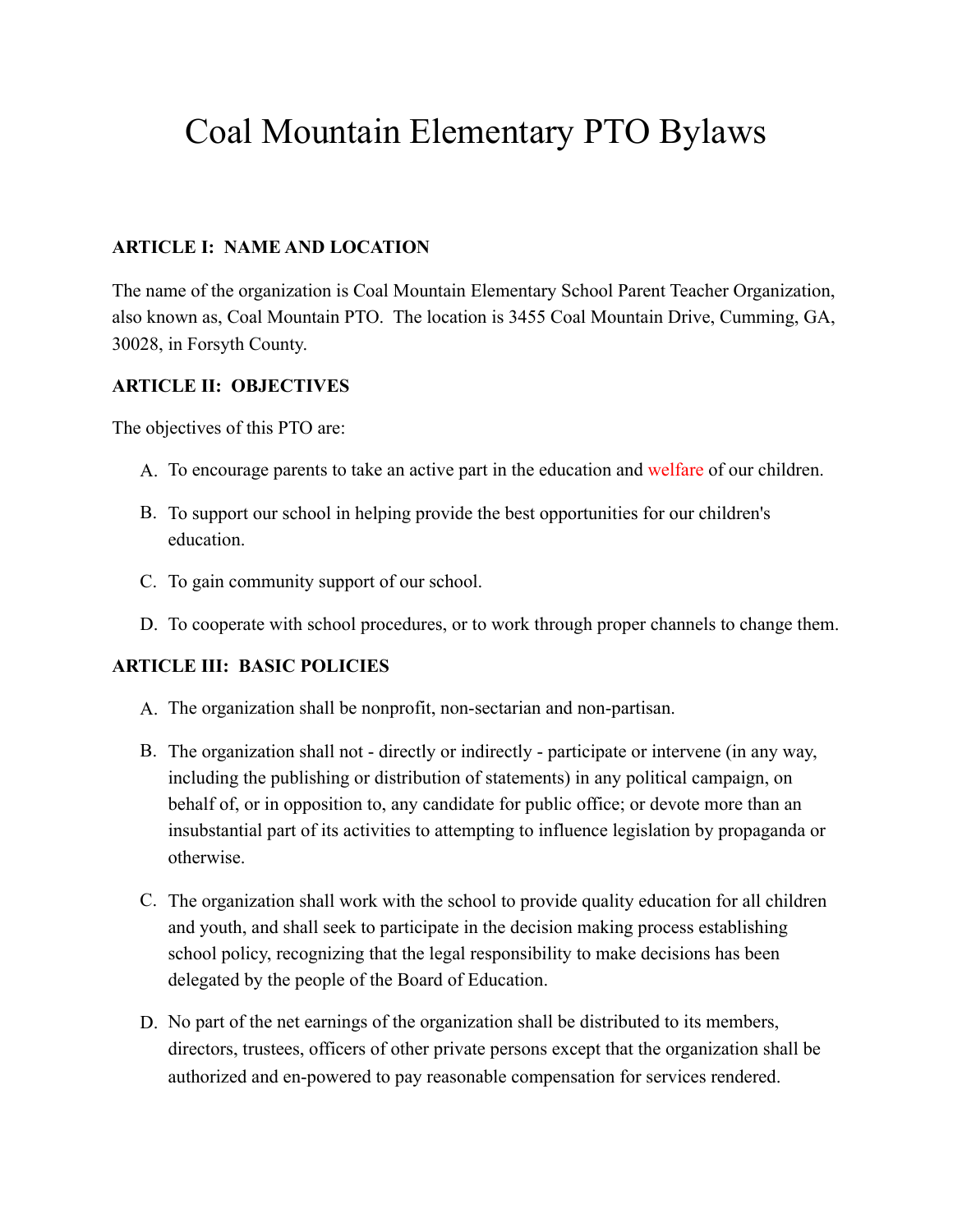- E. The organization shall not carry on any other activities not permitted to be carried on by an organization exempt from Federal Income Tax under Section 501©(3) of the Internal Revenue Code, or by an organization, contributions to which are deductible under Section 170 ©(2) of the Internal Revenue Code.
- F. A budget shall be prepared to serve as a financial guide for each year. The budget may be amended by a vote of the organization at any regular meeting called for that purpose. Any additional expenditure not provided for in the budget is also presented to the organization for approval. The Treasurer shall make disbursements in accordance with the approved budget and bill not included in the budget cannot be paid by the Treasurer until authorized by the organization.
- G. Upon dissolution of this organization, after paying or adequately providing for debts and obligations of the organization, the remaining assets shall be distributed to one or more nonprofit funds, foundations, or organizations which have established their exempt status under Section 501 ©(3) of the Internal Revenue Code.
- H. In the event of a split in the organization, which may occur if a portion of the population of Coal Mountain is re-districted or a new elementary school is built and established, all funds from Coal Mountain Elementary shall remain with Coal Mountain Elementary PTO.
- I. At the end of each school year, in June or July, each outgoing PTO shall leave a minimum balance of \$5,000 to insure start-up costs for the following year.
- J. After elections are held, all newly elected Executive Board members must read and sign the Conflict of Interest Statement prior to initiating any officer duties. The Conflict of Interest Statement is included herein as Appendix A. The signed copies will be reviewed by the President and the Communications Director (CD), and the CD will keep the original, signed copy form each Executive Board member for PTO records.

# **ARTICLE IV: MEMBERSHIP AND DUES**

- A. Membership in this PTO shall be made available without regard to race, color, creed or national origin to an individual who subscribes to the Objectives and Basic Policies of this PTO.
- B. This PTO shall conduct an annual enrollment of members, (member drive) but persons shall be admitted to membership at anytime.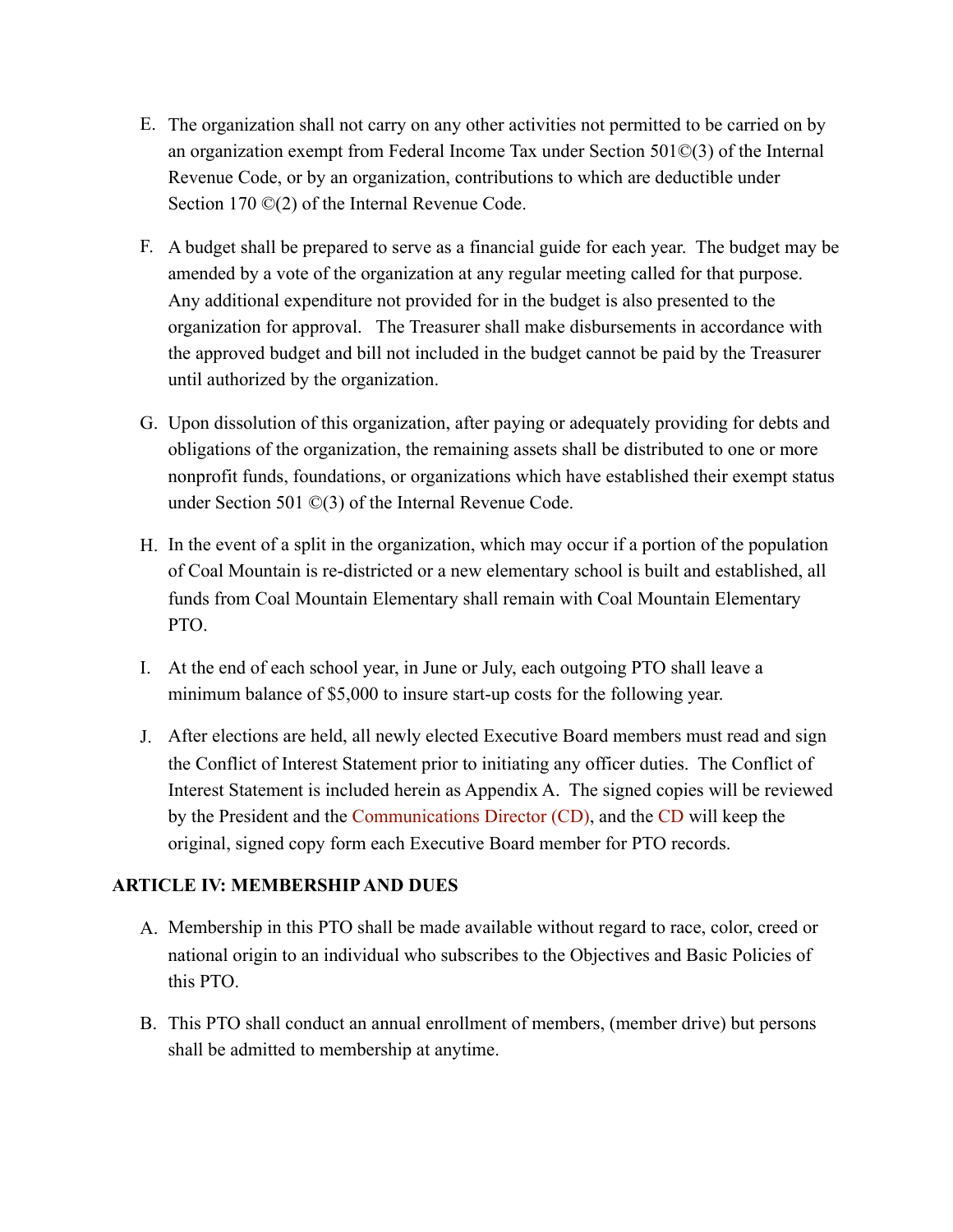C. Each member of this PTO shall be entitled to free membership by completing enrollment forms and receiving verification from PTO that you are indeed registered as member for one year only.

#### **ARTICLE V: OFFICES AND THEIR ELECTION**

- A. Each office of this PTO shall be made available without regard to race, color, creed or national origin to an individual who subscribes to the objectives and Basic Policies of this PTO.
- B. The officers of the organization shall consist of a President, First Vice-President, Vice-President, Communications Director, Finance Manager, Volunteer Coordinator, Room Parent Coordinator and Academic Enrichment Coordinator. Each office is entitled to cochair positions.
- C. In the event that there are co-officers, there shall be only one vote per office, not per person.
- D. In April, during the executive board meeting, a nominating committee shall be formed, composed of three (3) PTO members, who shall be appointed by the PTO Vice-Presidents. The nominating committee shall nominate one (1) eligible person for the offices of the First Vice-President, Vice-President, Communications Director, Finance Manager, Volunteer Coordinator, Room Parent Coordinator and Academic Enrichment Coordinator. The presiding officers of the current year will nominate a President for the upcoming year. The nominees shall be announced at the regular PTO meeting in May, at which time additional nominees may be made from the floor. Any person receiving a motion and a second may be a candidate for that office. Election for the offices may be a voice vote or a ballot vote.
- E. Officers shall serve for a term of one year or until their successors are selected. All officers shall assume their official duties following the close of the school year with the exception of the Finance Manager. The new Finance Manager shall assume duties after the book have been audited and/or the beginning of the month of the new school year as determined by the School Board. Officers must follow through with any business transactions made under their direction before relinquishing their office.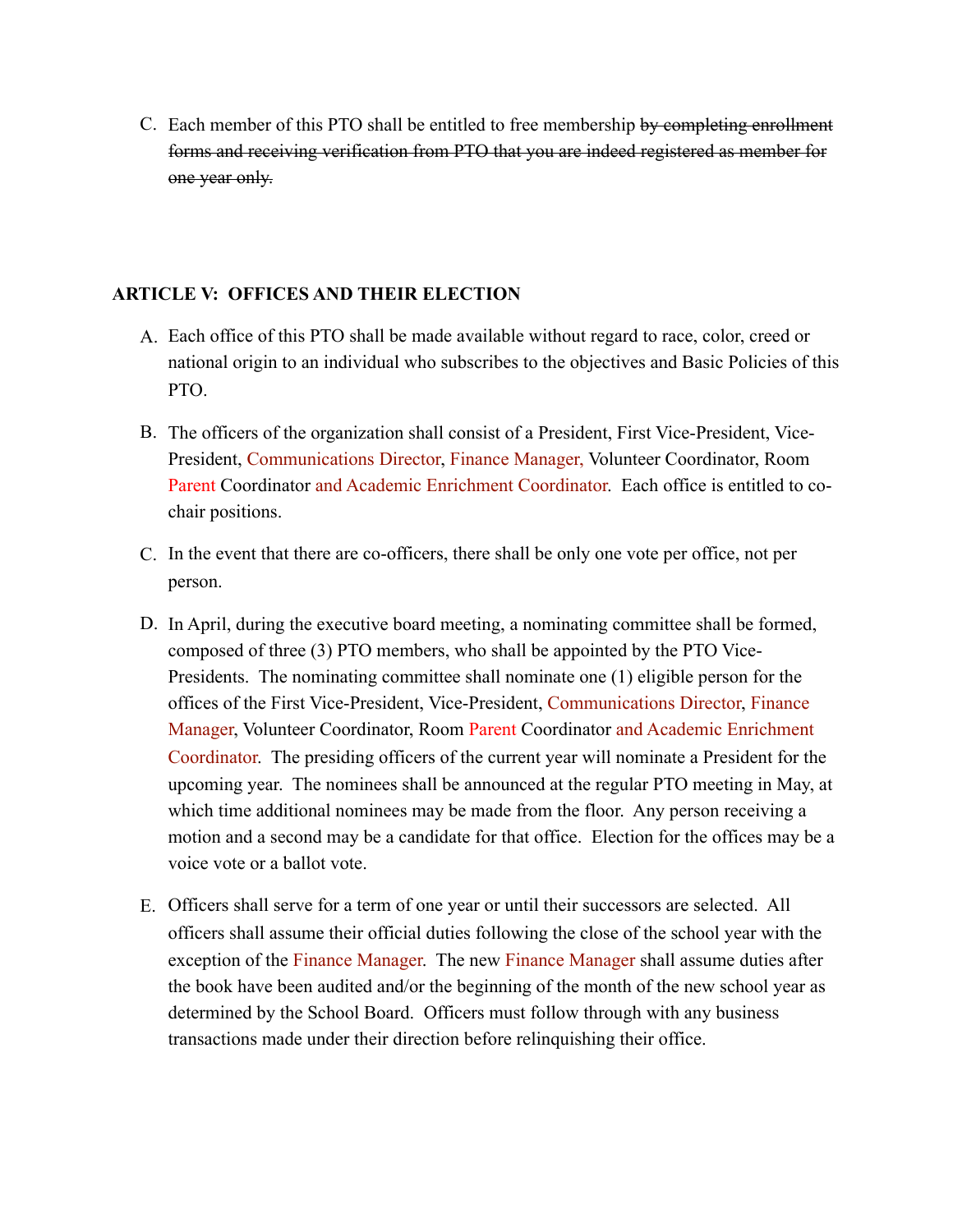- F. A person shall not be eligible to serve more than four (4) consecutive years on the Board. A person shall not be eligible to serve as President or Treasurer more than two (2) consecutive years.
- G. A vacancy occurring in any office shall be filled for the remainder of the term by a person elected by a major vote of the Board. In case a vacancy occurs in the office of President, the First Vice-President shall serve as President until the end of the term.

# **ARTICLE VI: DUTIES OF OFFICERS**

All officers of the Coal Mountain Elementary PTO shall perform the duties outlined below and those assigned from time to time. Upon the expiration of the term of office or in case of resignation, each officer shall turn over to the president, within two (2) weeks, all records, books and other materials pertaining to the office, and shall return to the Finance Manager all funds pertaining to the office. In case of the president's resignation the records, books and other materials will be turned over to the First Vice-President and the Communications Director for an audit. All funds must be returned to the Finance Manager and verified by the First Vice-President that funds have been accounted for.

to meet with the Principal. Additionally, all officers shall be present at each regular organization All officers will attend regular Executive Board meetings. Quarterly meetings will be scheduled meeting and shall arrive at least 15 minutes in advance of the scheduled meeting start time. Each PTO sponsored event should have at least two (2) officers present at said event.

Checks are to be approved by two (2) people, namely the President and the Finance Manager. The First Vice-President shall have his/her name on file at the bank in the event of an emergency.

# A. **Duties of the President are:**

- 1. Presides at all meetings of the PTO and the Executive Board
- 2. Appoints special committees
- 3. Coordinates the work of the officers and committees of the PTO in order that the objectives may be promoted.
- 4. Serves as a member ex-officio of all committees except the nominating committee
- 5. In the event of a vacancy in the office of President, the First Vice-President shall perform the duties of President.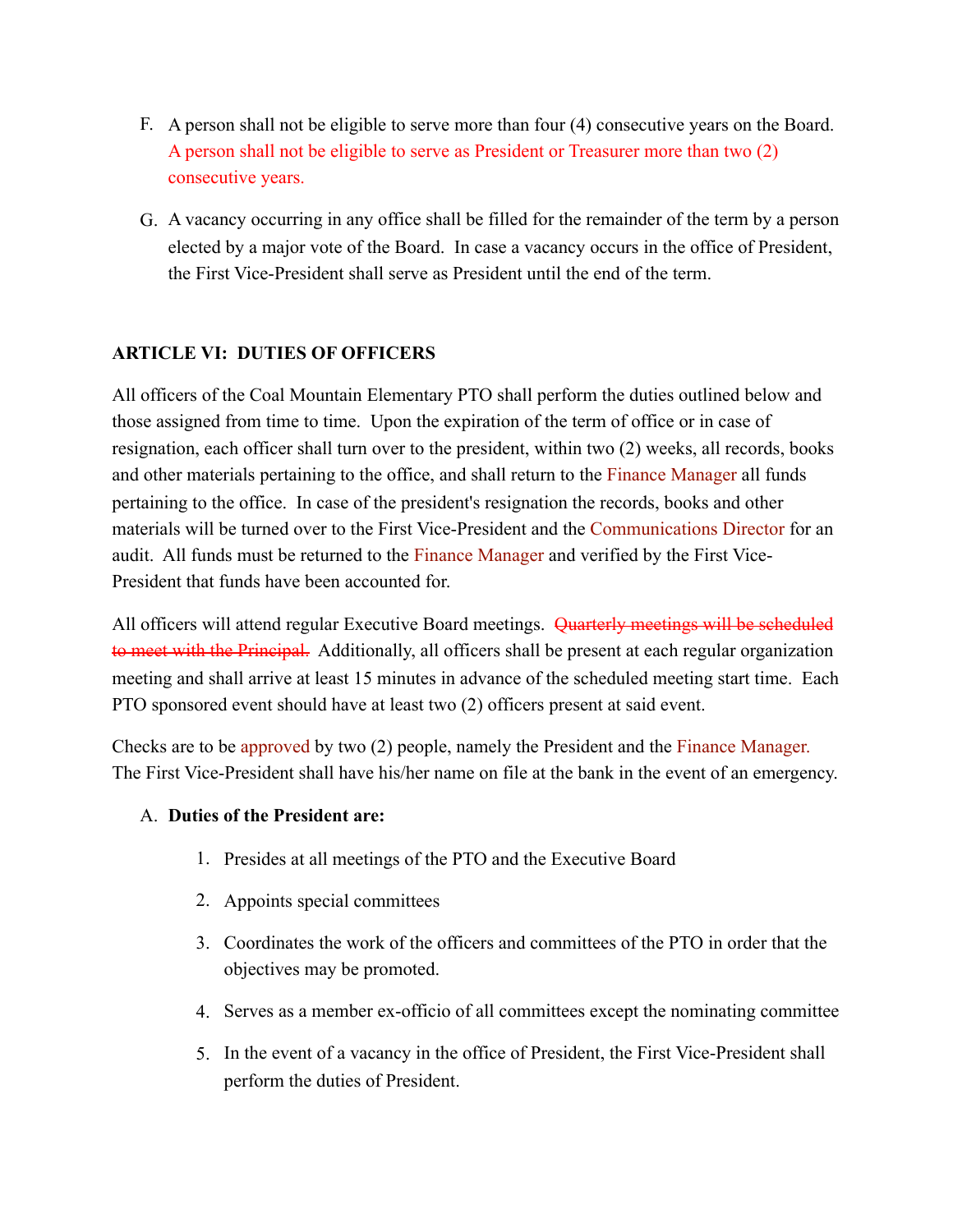#### B. **Duties of the Vice-President are:**

- 1. Acts as an aide to the President.
- 2. The two Vice-Presidents, at the beginning of each year, will decide which committees report into each Vice-President.
- 3. At least monthly during the year (or until the event is completed or the committee is dissolved), the Vice-Presidents will communicate with their respective Committee Chairs and the Volunteer Coordinator regarding the committee status and needs. The Vice-Presidents will report on their different assigned committees at each Executive Board meeting.
- 4. Serves and acts as a co-chair for all fundraiser events held by Coal Mountain Elementary.

\*Unless specifically noted above, all other by-law references to the office of Vice-President will be changed to reflect multiple Vice-President offices-i.e. Vice Presidents.

#### C. **Duties of the Communications Director are:**

- 1. Records the minutes of all meetings of the PTO and the Executive Board.
- 2. Reads the previous meeting's minutes at each PTO meeting.
- 3. Handles all correspondence.
- 4. Keeps a copy of the PTO Bylaws and ensures that the business and meetings conducted fall under the guidelines set forth.
- 5. Maintains the PTO membership list.
- 6. Publishes or oversees the publishing of a monthly PTO newsletter to be sent home with students. This publication should go home with the students lunch menu each month or every six weeks with their reports cards.
- 7. Publishes or oversees the publishing of a bi-weekly PTO email blast.
- 8. Performs other such delegated duties as assigned.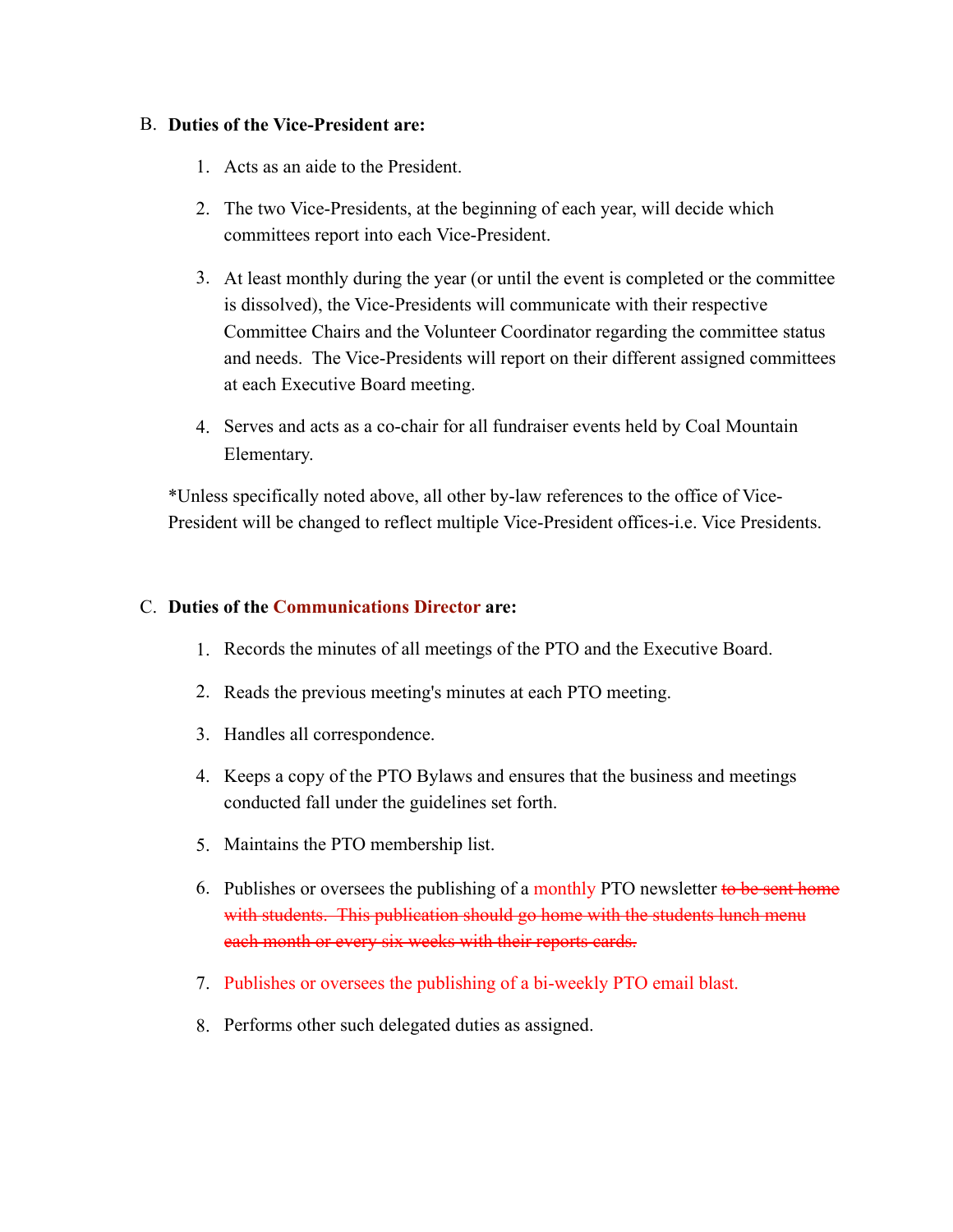### D. **Duties of the Financial Manager are:**

- 1. Have custody of all funds of the organization.
- 2. Keep a full accurate account of receipts and expenditures.
- 3. Make disbursements as authorized by the President, Board or PTO in accordance with the budget.
- 4. For checks over the amount of \$250.00, the checks must be signed by the Finance Manager and the President. Checks for amounts less than \$250.00 may be signed by either the Finance Manager or the President.
- 5. Present a financial statement at every meeting of the PTO and at other times when requested by the Board.
- 6. Make a full report at the meeting at which new officers officially assume their duties and answer any questions they may have.
- 7. Be responsible for the maintenance of such books of account and records.
- 8. Coordinate with the Vice-Presidents all fundraiser income and the counting of such funds. The treasurer must have at least two other PTO members involved in counting funds received.

# E. **Duties of the Volunteer Coordinator are:**

- 1. Prior to Open House, the Volunteer Coordinator, in conjunction with the other Executive Board members, will try and fill all open committee chair positions.
- 2. At Open House, the Volunteer Coordinator will have signup sheets available for all committees listing the committee chair if available.
- 3. The Volunteer Coordinator will distribute the Open House sign up information (name, phone number and email address) to each committee chairperson.
- 4. Each month, the Volunteer Coordinator will communicate wither by email or by phone with all upcoming committee chairs regarding their volunteer needs and will ensure that all persons that signed up at Open House are contacted regarding the event.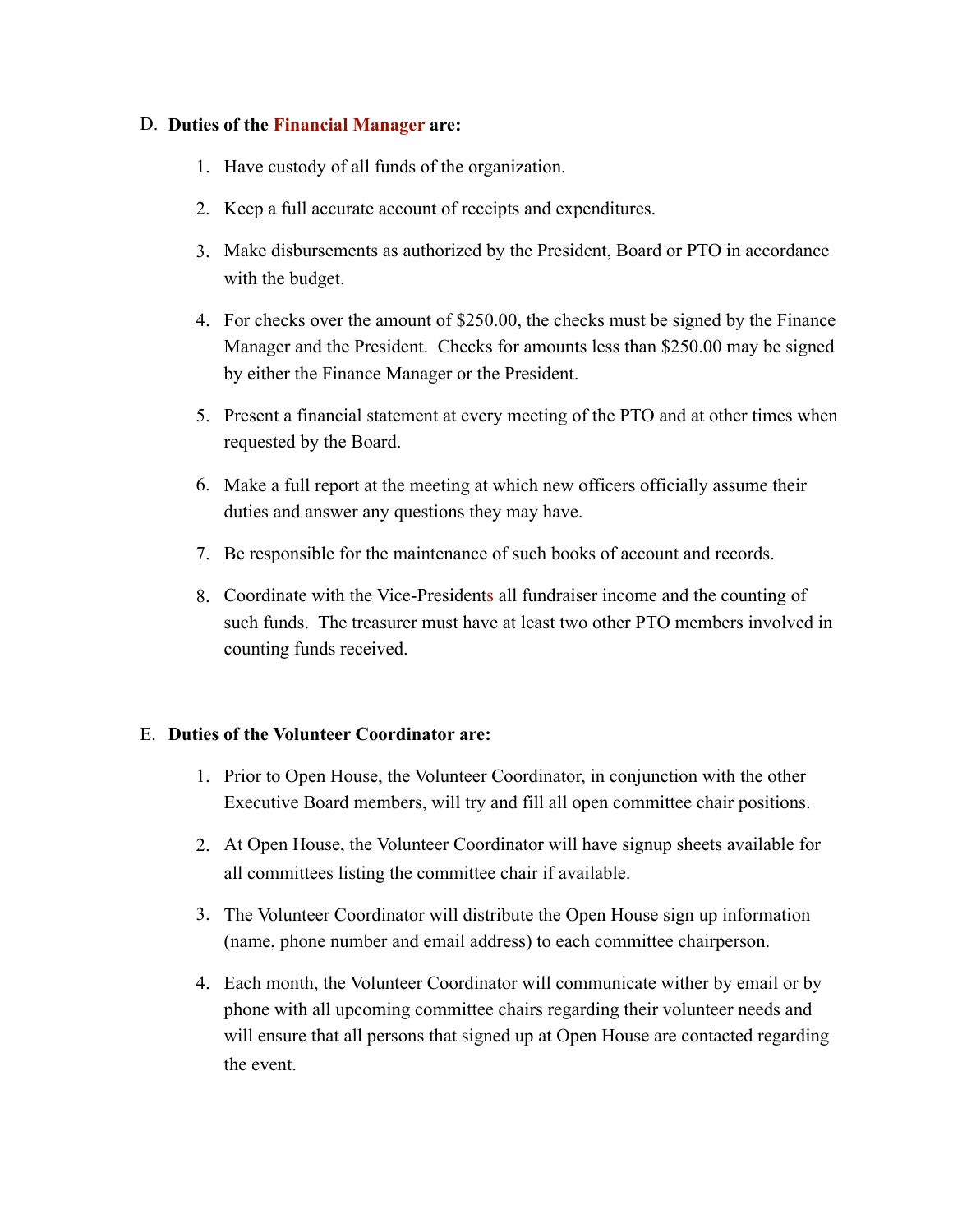- 5. During the year, the Volunteer Coordinator will work with other Executive Board members to ensure all PTO sponsored events are staffed appropriately. Additionally, upon school administration request, the Volunteer Coordinator will help find volunteers to assist in school sponsored events and activities.
- 6. At each Executive Board meeting, the Volunteer Coordinator will report on volunteer status of upcoming events.

# F. **Duties of the Room Parent Coordinator are:**

- address) of the Room Parent of that class. 1. After Open House, the Room Parent Coordinator will contact each homeroom teacher and ask for the name and contact information (phone number and email
- 2. Each month, the Room Parent Coordinator will communicate either by email or by phone with all Room Parents regarding upcoming events or activities.
- 3. At each Executive Board meeting, the Room Coordinator will report on the Room Parent status of upcoming events.

# G. **Duties of the Academic Enrichment Coordinator**

- 1. Collect, review, and investigate all grant applications from CMES staff.
- 2. Present all grant applications, with information and recommendation, to CMES PTO Board of Directors for funding.
- 3. Follow up with grant funding to measure the success of the funded program or initiative.
- 4. Oversee and coordinate PTO involvement in academic initiatives in which PTO is involved.
- 5. Assist as needed with PTO events, activities and functions.

# **ARTICLE VII: PTO EXECUTIVE BOARD**

A. The PTO Board shall consist of a President, First Vice-President, Vice-President, Communications Director, Finance Manager, Volunteer Coordinator, Room Parent Coordinator and Academic Enrichment Coordinator. While there is no specific Faculty/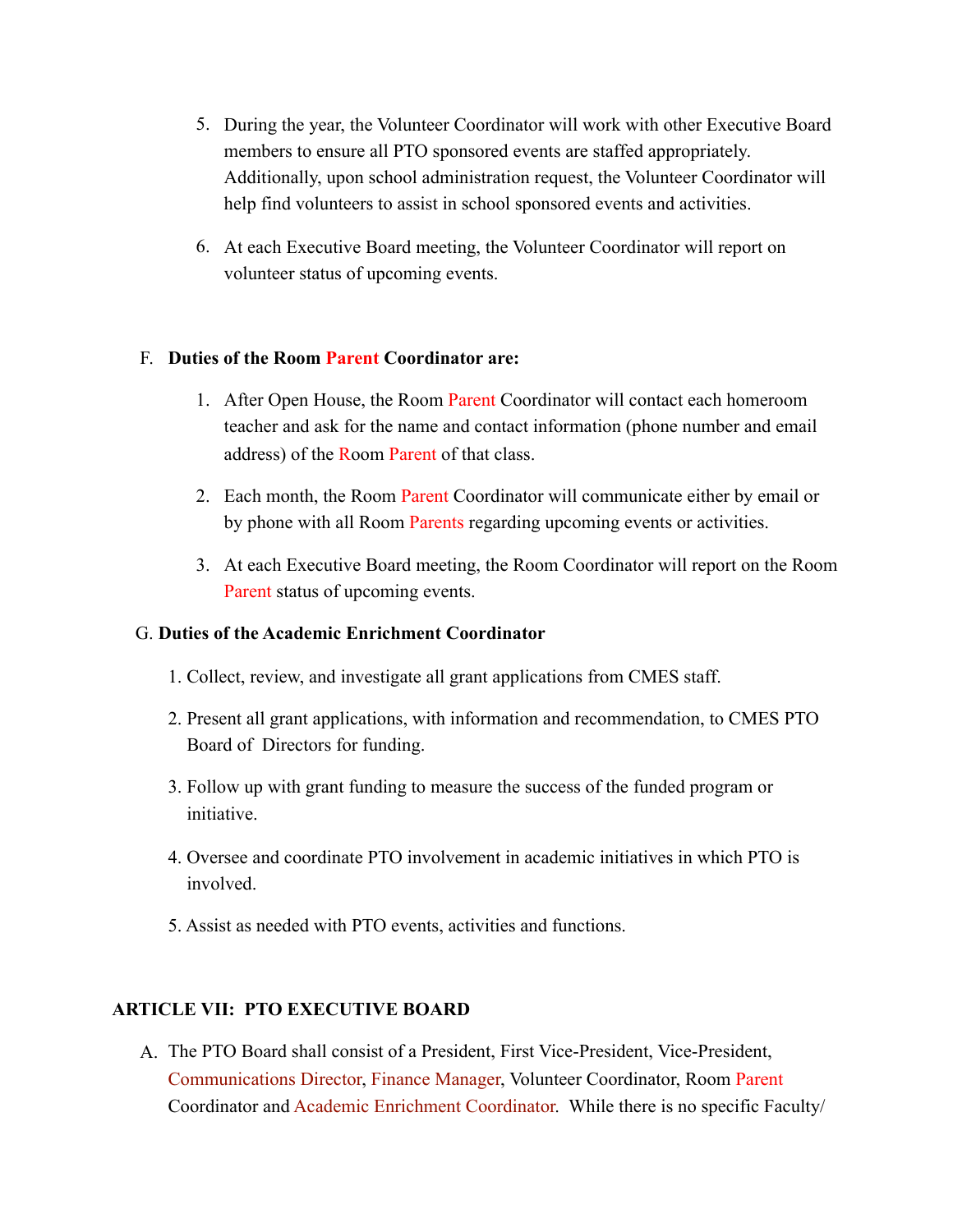Staff representative on the Executive Board, Faculty or Staff members are welcomed and encouraged be a candidate for any Executive Board position.

- B. Regular meetings of the Board shall be held during the school year, the time to be fixed by the Board at its first meeting of the year.
- C. Special meeting of the Board may be called by the President or by majority of the members of the Board.
- D. The duties of the Board shall be:
	- 1. To transact necessary business in the interval between PTO meetings and such other business referred to it by school administration or the membership at large.
	- 2. To create or dissolve special committees.
	- 3. To approve plans or work of the committees.
	- 4. To present a report at the regular PTO meetings.
	- 5. To prepare and submit to the PTO for adoption a budget for the fiscal year.
	- 6. To approve routine bills with in the limit of the budget.
	- 7. To fill vacancies in office.

# **ARTICLE VIII: MEETING**

- A. At least three (3) regular meetings of the organization shall be held during the school year.
- B. Special meetings of the organization may be called by the President or of the majority of the Board.
- C. The election meeting shall be held in the month of May, unless the slate of nominees presented at the previous meeting was accepted.
- D. The last regular meeting of the organization shall be held in May.
- E. It is suggested that meeting follow the suggested order:
	- 1 Call to order
	- 2. Invocation